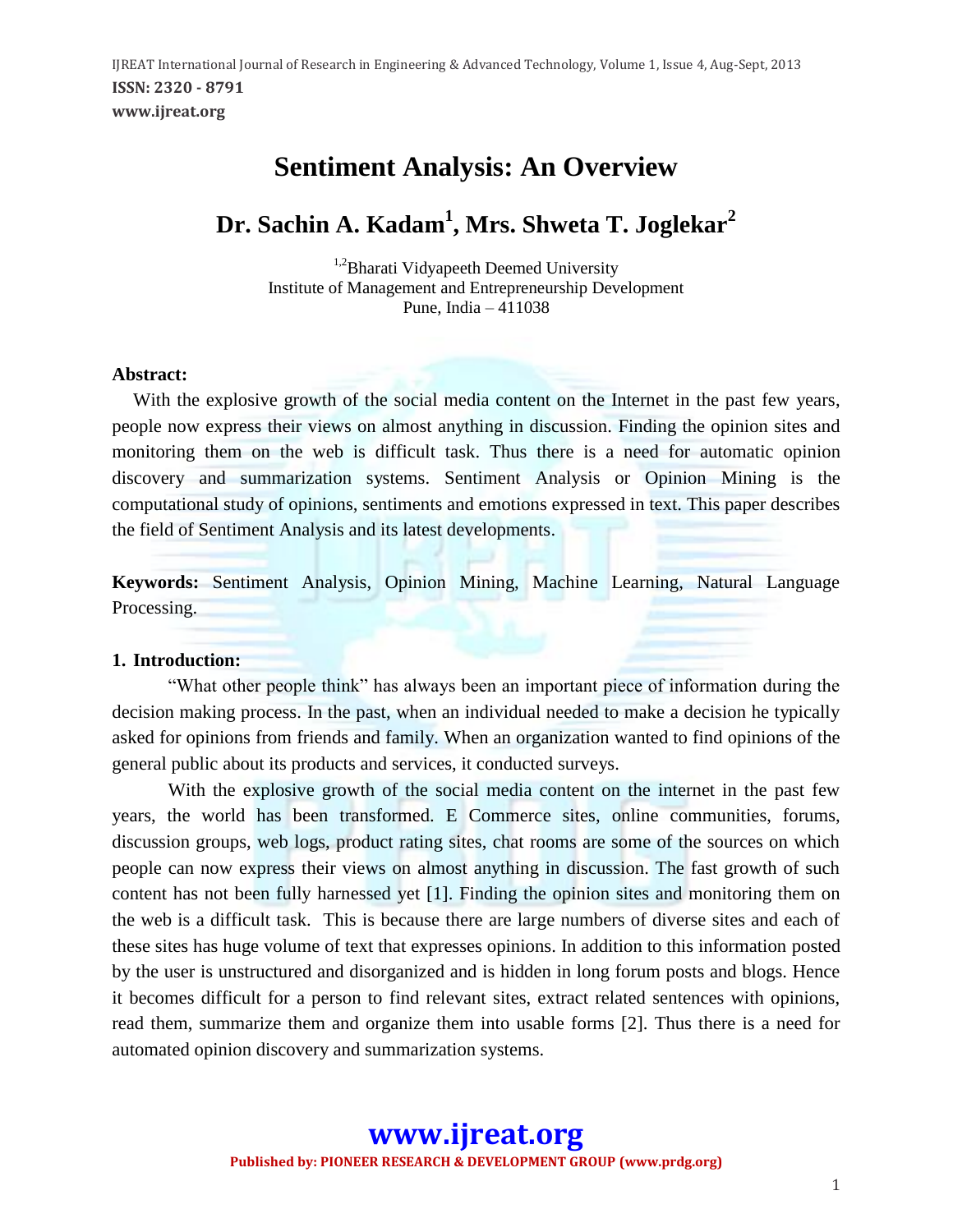In the past few years, it attracted a great deal of attentions from both academia and industry due to many challenging research problems and a wide range of applications. This research paper opts for the same.

## **2. Overview of Domain:**

## **2.1.Sentiments:**

In general sentiments are either emotions, or they are judgments or ideas prompted or colored by emotions [3]. An emotion is usually caused by a person consciously or unconsciously evaluating an event. The study of emotions in text can be conducted from two points of view. Firstly, one can investigate how emotions influence a writer of a text in choosing certain words and/or other linguistic elements. Secondly, one can investigate how a reader interprets the emotion in a text, and what linguistic clues are used to infer the emotion of the writer [4].

## **2.2.Sentiment Analysis:**

"Sentiment Analysis is the task of identifying positive and negative opinions, emotions, and evaluations". Sentiment Analysis has many names. It's often referred to as subjectivity analysis, Opinion mining, and appraisal extraction, with some connections to affective computing (computer recognition and expression of emotion) [5]. It is a technology for extracting opinions from unstructured human-authored documents. In simple words it is used to track the mood of the public. It is an evolving field having roots in Natural Language Processing, Computational Linguistics and Text Mining.

## **2.3. Terminologies:**

## **2.3.1. Object and Features:**

Opinions are expressed on target entity. It can be a product, a service, an individual and so on. An object has a set of components and a set of attributes called features. E.g. A phone is an object. Battery and screen are its components and size and voice quality are its features. Opinions are expressed on an object itself or on any of the feature of an object.

The attributes on which opinions are expressed can be explicit attributes or Implicit attributes. Explicit attributes directly appear in the opinion. E.g. the battery life of this phone is too short. On the other hand implicit attributes do not appear in the opinion. E.g. This phone is too large. This opinion is expressed on feature "size".

## **2.3.2. Opinion Holder:**

Opinion holder is the person or organization that expresses the opinion.

## **2.3.3. Opinion and Orientation:**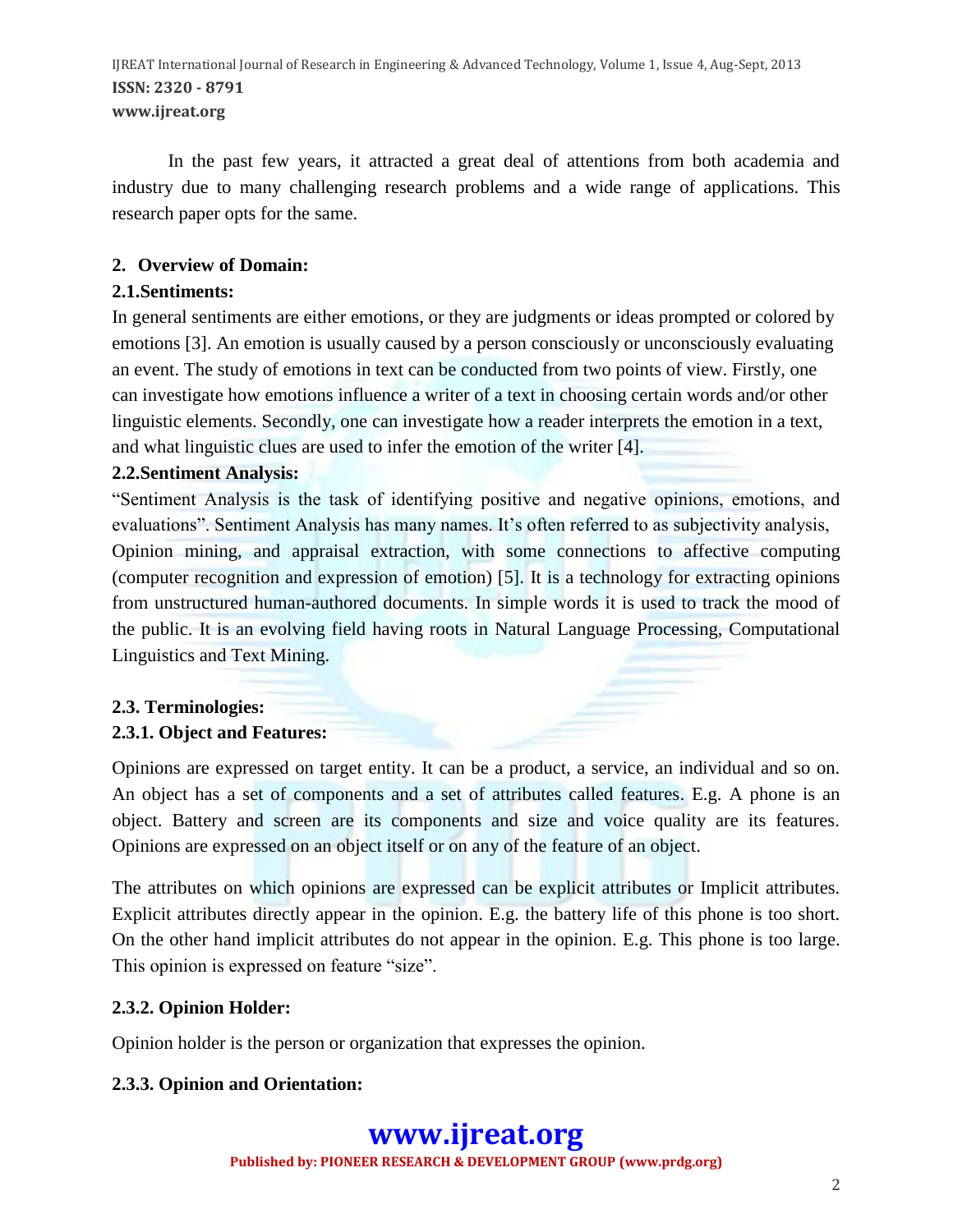An opinion is a positive or negative view on Object/Feature from an opinion holder. Opinion can be either direct opinion or comparative opinion.

## **2.3.4. Opinion strength:**

It is the scale or intensity of opinion indication how strong it is.

## **2.4. Goals of Sentiment Analysis:[2]**

## **2.4.1. Object Identification:**

Object identification refers to identifying an object on which an opinion is expressed. This problem is important because without knowing the object on which an opinion has been expressed, the opinion is of little use.

## **2.4.2. Feature Extraction and Synonym grouping:**

Feature extraction refers to identification of features/attributes on which an opinion is expressed. In addition it is also required to group synonym features as people often use different words or phrases to describe the same feature (e.g., "voice" and "sound" refer to the same feature).

## **2.4.3. Opinion Orientation Classification:**

The task of opinion orientation refers to determine whether a statement is objective or subjective. If subjective it determines whether the opinion expressed is positive, negative or neutral. Existing approaches for opinion orientation classification are based on supervised and unsupervised methods.

## **2.4.4. Integration:**

It refers to the integrating the opinion, opinion holder on feature of an object at a particular time.

## **2.5. Levels of Sentiment Analysis:**

Sentiment analysis can be done on:

- **2.5.1. Document Level:** Identify if the document (e.g. product reviews, blogs, forum posts) expresses opinions and whether the opinions are positive, negative, or neutral. (Technique: Heuristics)
- **2.5.2. Sentence Level:** Identify if a sentence is opinionated and whether the opinion is positive, negative, or neutral. (Technique: Part of Speech Tagging)
- **2.5.3. Attribute Level:** Extract the object attributes (e.g. image quality, zoom size) that are the subject of an opinion and the opinion orientations. (Technique: n-gram classifiers, lixicons).

## **2.6.Challenges in Sentiment Analysis:**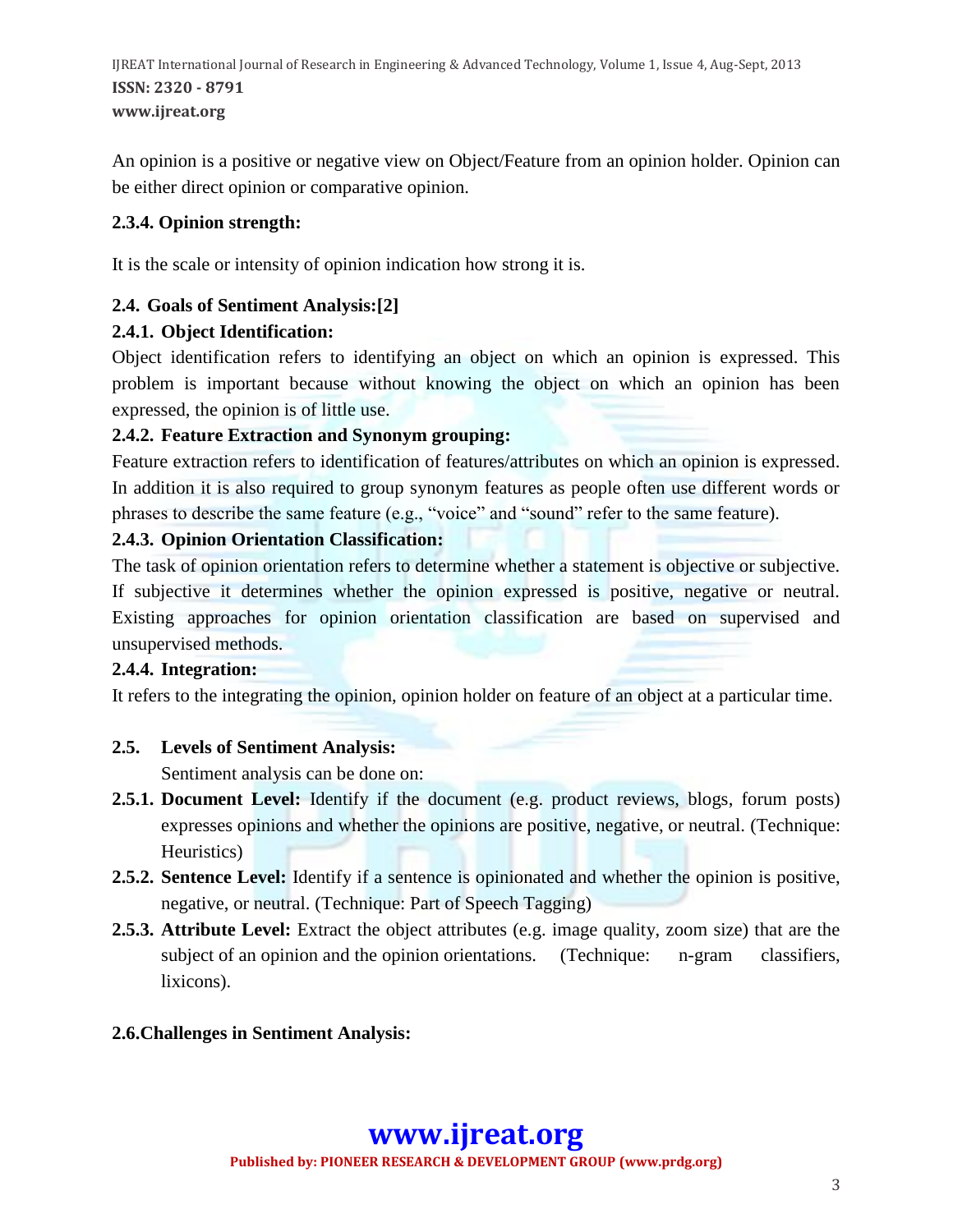G.Vinodhini and RM.Chandrasekaran, in a paper titled "Sentiment Analysis and Opinion Mining: A Survey" [6], focused on the following challenges that makes the task of sentiment analysis complex.

- 1. Opinion words that are considered to be positive in one situation may be considered negative in another situation.
- 2. People don't always express opinions in a same way.
- 3. People can be contradictory in their statements.
- 4. Most reviews can have both positive and negative comments.
- 5. People combine different opinions in the same sentence which is easy for a human to understand, but more difficult for a computer to parse.
- 6. People have difficulty understanding what someone thought based on a short piece of text because it lacks context.

#### **3. Present state of Sentiment Analysis :**

A relatively new field, Sentiment Analysis, in its brief history has used natural language processing, data mining, and text retrieval tools to tackle the problem of extracting opinions from text. The research community has studied almost all main aspects of the problem. The research in the field started with sentiment and subjectivity classification, which treated the problem as a text classification problem. Sentiment classification classifies whether an opinionated document (e.g., product reviews) or sentence expresses a positive or negative opinion [6]. Subjectivity classification determines whether a sentence is subjective or objective [7].

The most well studied subproblem is opinion orientation classification where different supervised techniques as Support Vector Machines (SVM), Naive Bayes Multinomial (NBM), Maximum Entropy (Maxent), and Unsupervised and Weakly-Supervised Methods as using AltaVista, clustering are applied.

According to David Osimo and Francesco Mureddu in a paper titled, "Research challenge on Opinion Mining and Sentiment Analysis"[10], the current research is focusing on improving the accuracy of algorithm for opinion detection, reduction of human effort needed to analyze content ,Semantic analysis through lexicon/corpus of words with known sentiment for sentiment classification, Visual mapping of bipolar opinion.

According to Yelena Mejova [11], a lot of studies have been done on controlled collections of text like movie or product reviews, but algorithms that work for these collections fail miserably in a more complex setting like political commentary or news articles. He also stated that sentiment analysis is topic specific. The meaning of words changes from domain to domain and in some cases it gets reversed. Therefore a research challenge exists to adjust general lexicons and algorithms, and extend it to accommodate each topic and its peculiarities.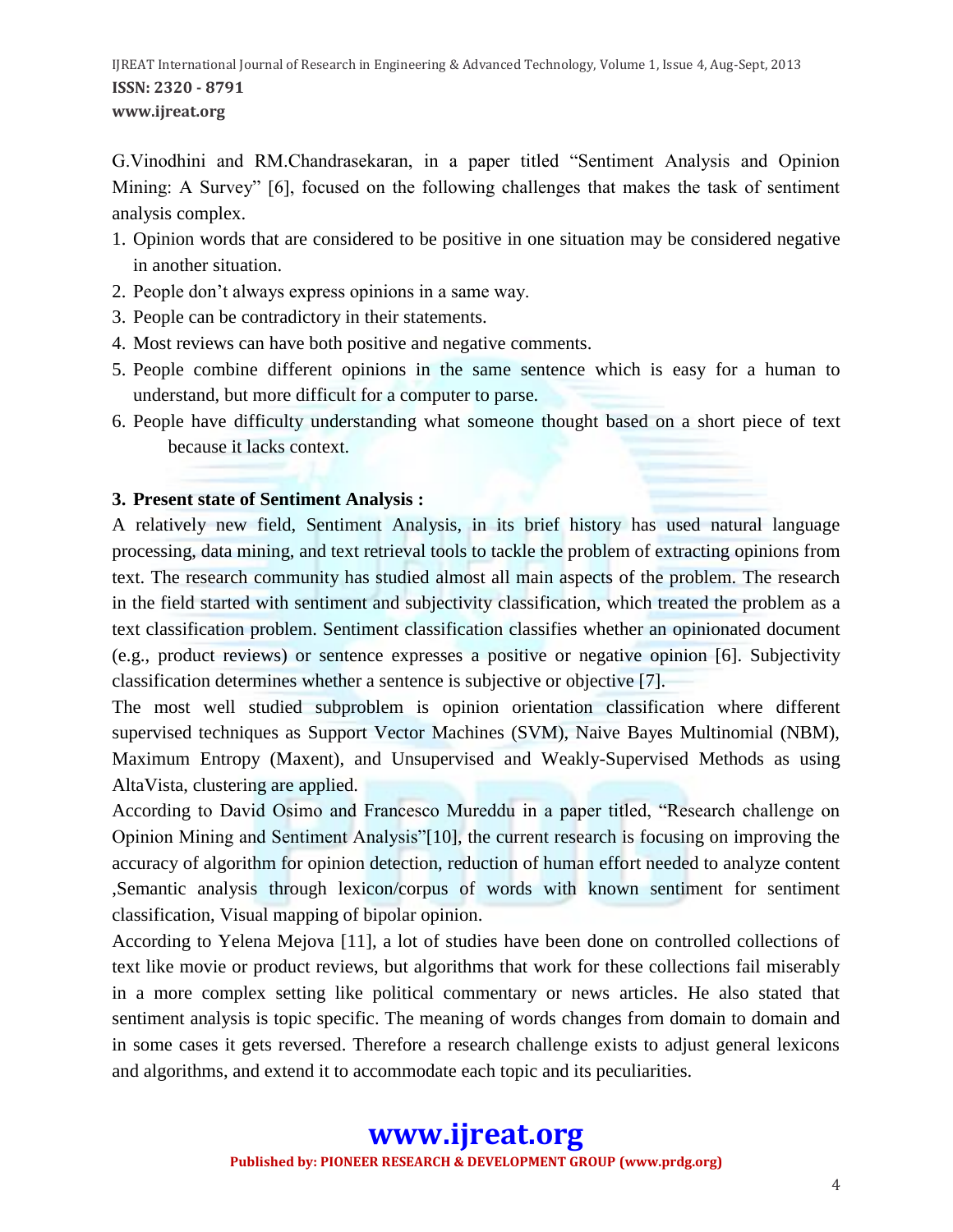IJREAT International Journal of Research in Engineering & Advanced Technology, Volume 1, Issue 4, Aug-Sept, 2013 **ISSN: 2320 - 8791 www.ijreat.org**

#### **4. Existing Techniques for Sentiment Analysis:**

There are two approaches to perform the task of sentiment analysis. They are Machine Learning (Supervised) or Natural language Processing (Unsupervised).

## **4.1 Machine Learning:**

Machine learning approach uses training data to build a predictive model. Predictive models such as decision trees, logistic regressions or neural networks are used to make prediction on documents that are outside the training set.

This approach has an advantage as it is based on learning patterns that are useful for making automated and efficient predictions. Also the algorithms are capable of discovering unimagined and complicated patterns that would be beyond what a human could anticipate. However it has drawbacks as huge training data is required to build the model and validating it is time consuming and challenging. A rating is required to be provided for every document, and if there are attributes of documents it is needed to provide a rating for each of these as well. Another complication arises if two different reviewers assign two different sentiment ratings to the same document, then this can introduce unexpected errors in building and measuring the performance of model.

#### **4.2.Natural language Processing Approach:**

Natural language processing (NLP) is a field of artificial intelligence that deals with automatically extracting meaning from natural language text. It uses entities and syntactic patterns in the text to understand its meaning. It also uses a combination of language dictionaries, linguistic constructs like parts of speech, and noun phrases along with a range of operators.

The major advantage of rule-based methods is that it provides freedom for the rule developers to use their domain knowledge to devise rules for analysis purpose. Rule-based methods are completely unsupervised and they do not require any training data. This is a big advantage in real-life applications where training data is scarce. Additionally it provides the facility to refine the rules over time based on the feedback from analysts or subject-matter experts to adjust the models. The major drawback of NLP approach is that they require a lot of human involvement in developing the rules and it completely rely on the domain knowledge of rule developers.

## **5. Tools for Sentiment Analysis:**

There is a wide range of tools in market that performs automatic sentiment analysis on a given text. These tools utilize existing online textual content generated from sites such as Epinion, Amazon, Rotten Tomatoes, Twitter, Face book etc. Several sentiment search engines exist where users run typical queries on any topic of interest, and generate text results. Usually the results are coded and categorized into two or three polar categories. Some examples currently available are: Topsey, [BackTweets](http://backtweets.com/)[,Twitterfall,](http://twitterfall.com/) [TweetBeep,](http://tweetbeep.com/) [Reachli,](http://www.reachli.com/landing) Social Mention, Trackur , Twendz , Sentiment.ly, Sentiment140, Opinion Crawl, OpenAmplify , Amplified Analytics, Lithium, SAS

## **www.ijreat.org Published by: PIONEER RESEARCH & DEVELOPMENT GROUP (www.prdg.org)**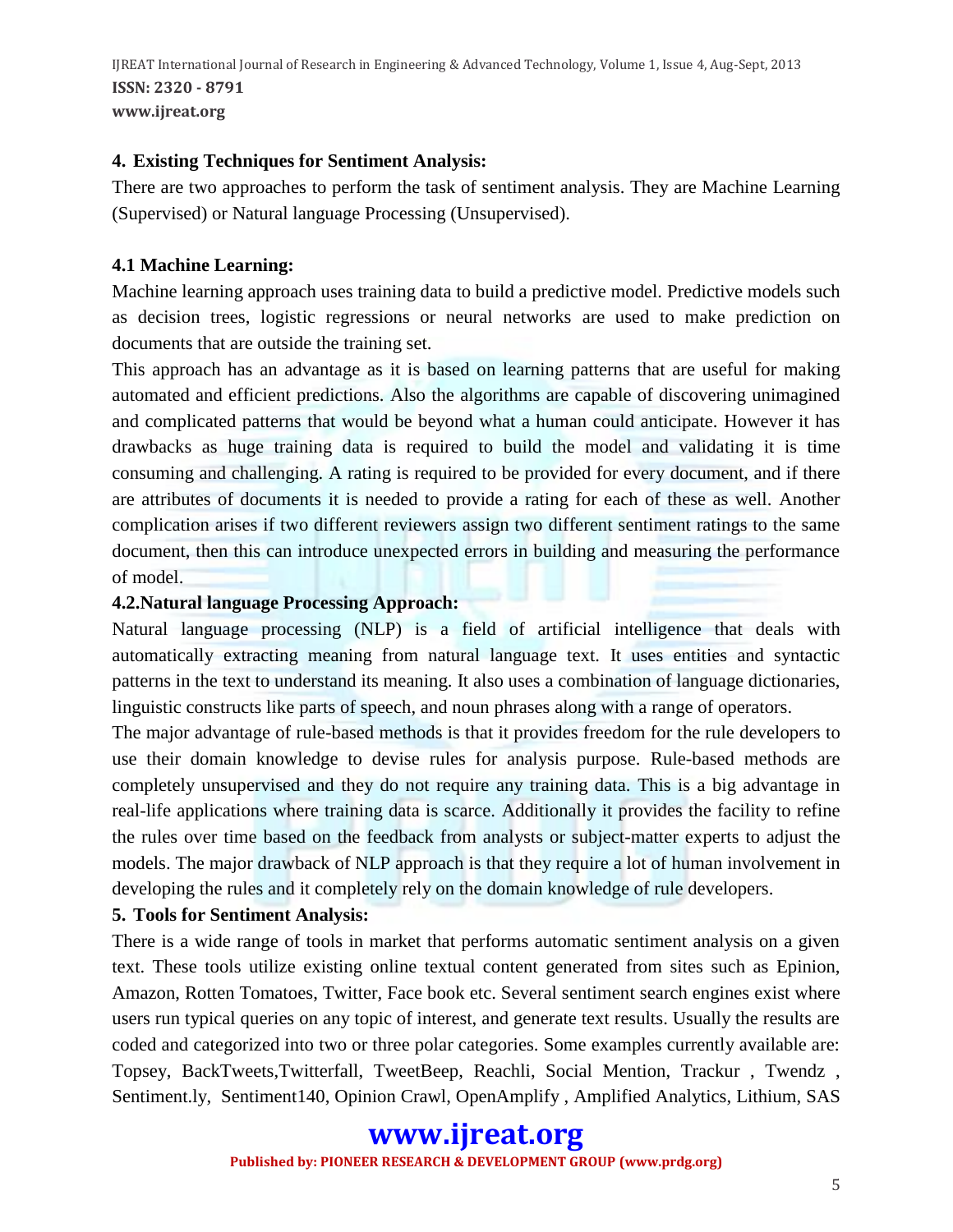IJREAT International Journal of Research in Engineering & Advanced Technology, Volume 1, Issue 4, Aug-Sept, 2013 **ISSN: 2320 - 8791 www.ijreat.org**

Sentiment Analysis Manager, Twittratr, IBM Social Sentiment Index, SAS Sentiment Analysis Studio, TweetSentiments etc.

## **6. Applications of Sentiment Analysis:**

Sentiment analysis can be useful in Online Advertising, Hotspot detection in forums, Competitive intelligence, Online message sentiment filtering, Mail sentiment classification, Web blog author's attitude analysis, Summarization and analysis of customers reviews, detection of flames (overly heated or antagonistic language) etc.[6]

The capture and analysis of attitudes and opinions in an automated and structured fashion offers a powerful technology to a number of problem domains including Business Intelligence, Marketing, Security, Crime Prevention etc [7].

## **7. Open Research Directions:**

The field of sentiment analysis is in its early stages of development. Even though a considerable amount of work is done in the field there are some issues which require attention from the research community. There is a need to develop new psychological models of sentiment, topicdependent/independent sentiment identification, mass opinion estimation based on NLP and statistical models, Opinion, Sentiment, Emotion extraction, categorization and aggregation, sentiment corpora and annotation, Sentiment lexicon, Applications of sentiment analysis specially in Social Networking, Multimodal and multilingual Sentiment Analysis.

## **8. Concluding Remarks:**

This paper indicated the usefulness of sentiment analysis, and has given an overview of the various methods used for this task. Sentiment detection has a wide variety of applications in information systems, including classifying reviews, summarizing review and other real time applications. Although the techniques and algorithms used for sentiment analysis are advancing fast, however, a lot of problems in this field of study remain unsolved.

## **References:**

- 1. Adam Westerski, "Sentiment Analysis: Introduction and the State of the Art overview".
- 2. Bing Liu, "Sentiment Analysis: A Multi-Faceted Problem", IEEE Intelligent Systems: 2010.
- 3. Biber, D; Finegan, E. Styles of stance in english: Lexical and grammatical marketing of evidentiality and affect. Text 9, 1989, pp. 93-124.
- 4. Erik Boiy; Pieter Hens; Koen Deschacht; Marie-Francine Moens" Automatic Sentiment Analysis in On-line Text", Proceedings ELPUB2007 Conference on Electronic Publishing – Vienna, Austria – June 2007.